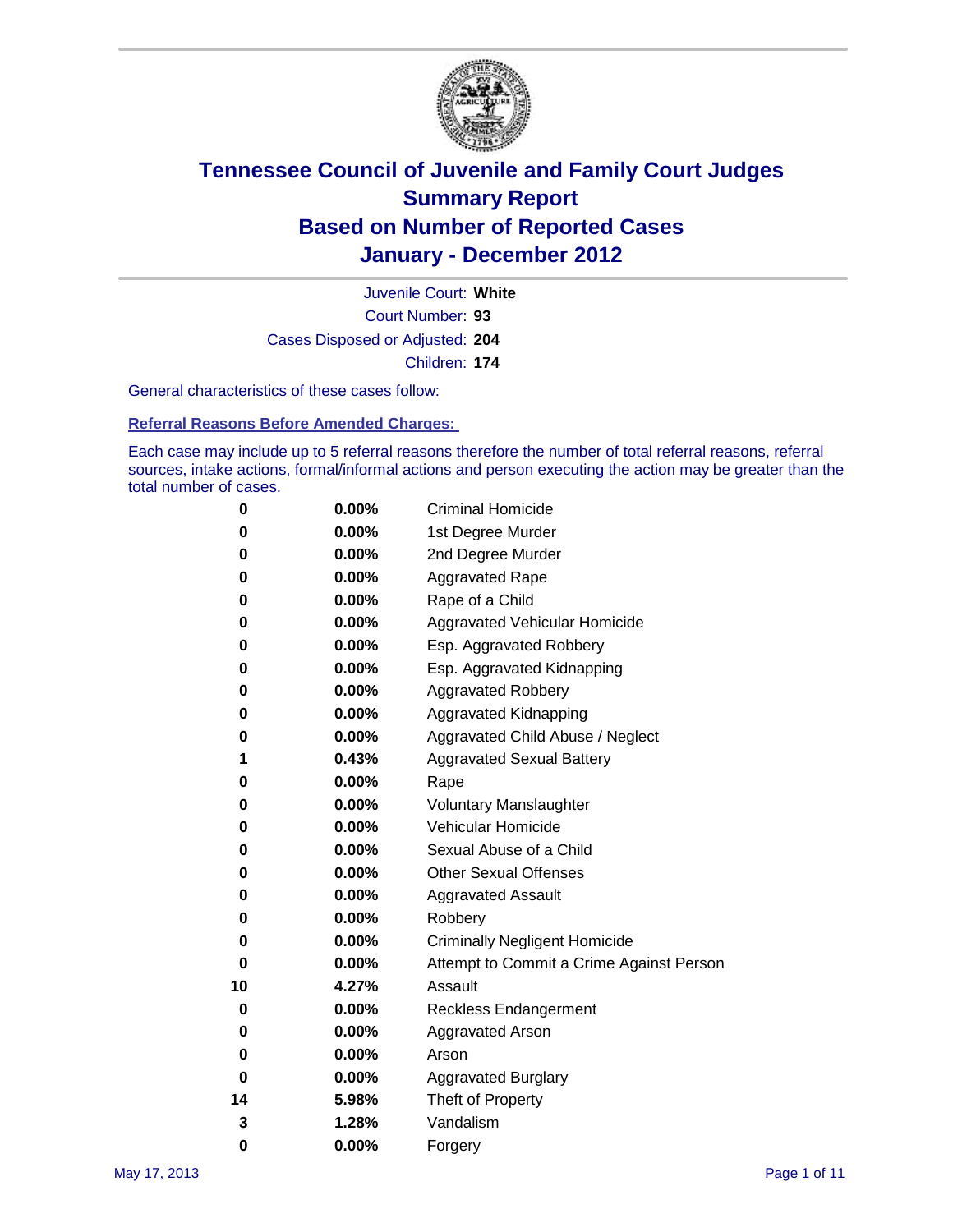

Court Number: **93** Juvenile Court: **White** Cases Disposed or Adjusted: **204** Children: **174**

### **Referral Reasons Before Amended Charges:**

Each case may include up to 5 referral reasons therefore the number of total referral reasons, referral sources, intake actions, formal/informal actions and person executing the action may be greater than the total number of cases.

| 0        | 0.00%  | <b>Worthless Checks</b>                                     |
|----------|--------|-------------------------------------------------------------|
| 0        | 0.00%  | Illegal Possession / Fraudulent Use of Credit / Debit Cards |
| 1        | 0.43%  | <b>Burglary</b>                                             |
| 0        | 0.00%  | Unauthorized Use of a Vehicle                               |
| 0        | 0.00%  | <b>Cruelty to Animals</b>                                   |
| 1        | 0.43%  | Sale of Controlled Substances                               |
| 4        | 1.71%  | <b>Other Drug Offenses</b>                                  |
| 10       | 4.27%  | Possession of Controlled Substances                         |
| 0        | 0.00%  | <b>Criminal Attempt</b>                                     |
| 0        | 0.00%  | Carrying Weapons on School Property                         |
| 0        | 0.00%  | Unlawful Carrying / Possession of a Weapon                  |
| 1        | 0.43%  | <b>Evading Arrest</b>                                       |
| 0        | 0.00%  | Escape                                                      |
| 1        | 0.43%  | Driving Under Influence (DUI)                               |
| 10       | 4.27%  | Possession / Consumption of Alcohol                         |
| 0        | 0.00%  | Resisting Stop, Frisk, Halt, Arrest or Search               |
| 0        | 0.00%  | <b>Aggravated Criminal Trespass</b>                         |
| 0        | 0.00%  | Harassment                                                  |
| 0        | 0.00%  | Failure to Appear                                           |
| 1        | 0.43%  | Filing a False Police Report                                |
| 0        | 0.00%  | Criminal Impersonation                                      |
| 0        | 0.00%  | <b>Disorderly Conduct</b>                                   |
| 2        | 0.85%  | <b>Criminal Trespass</b>                                    |
| 1        | 0.43%  | <b>Public Intoxication</b>                                  |
| 0        | 0.00%  | Gambling                                                    |
| 28       | 11.97% | Traffic                                                     |
| 5        | 2.14%  | <b>Local Ordinances</b>                                     |
| 9        | 3.85%  | Violation of Wildlife Regulations                           |
| $\bf{0}$ | 0.00%  | Contempt of Court                                           |
| 14       | 5.98%  | Violation of Probation                                      |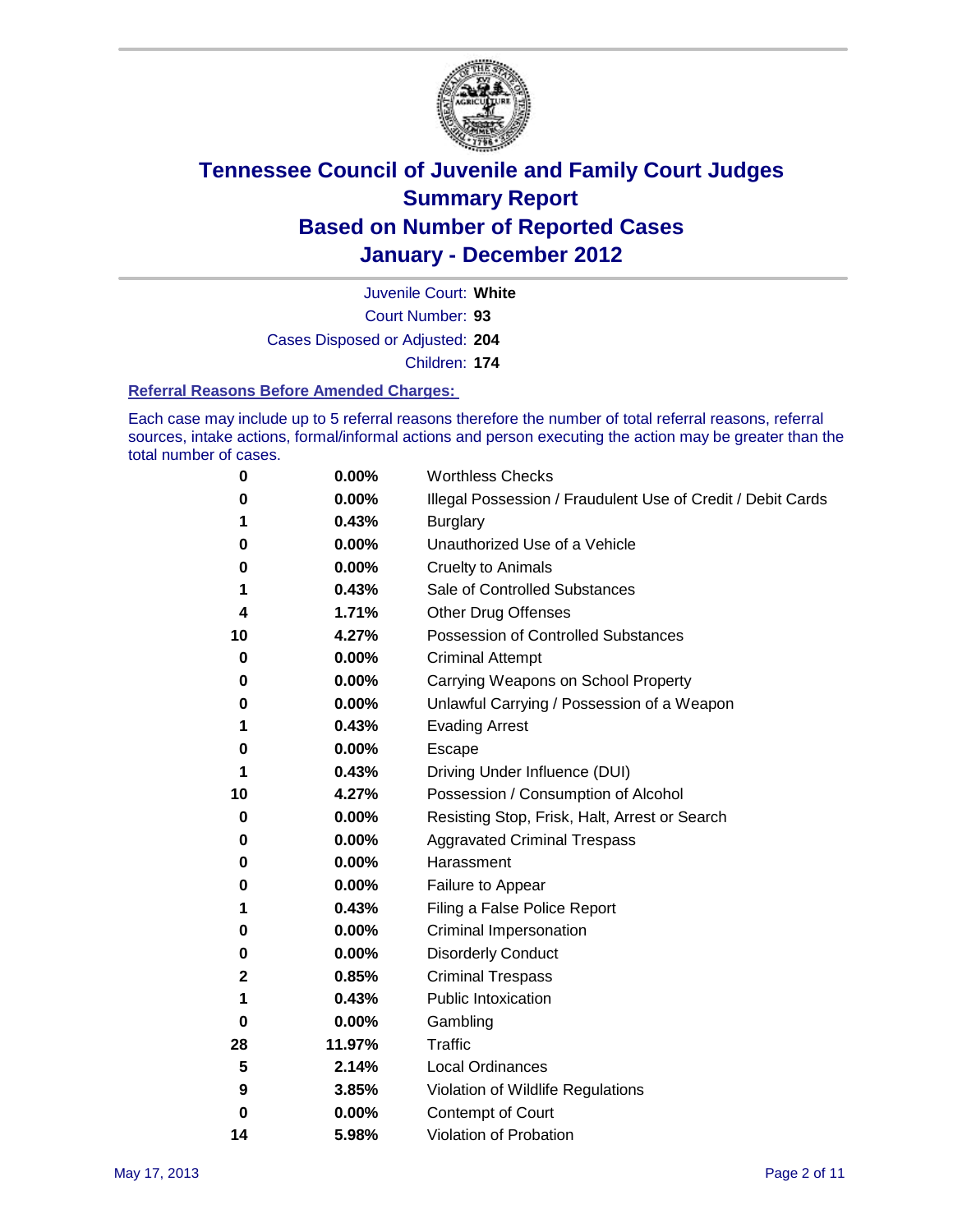

Court Number: **93** Juvenile Court: **White** Cases Disposed or Adjusted: **204** Children: **174**

### **Referral Reasons Before Amended Charges:**

Each case may include up to 5 referral reasons therefore the number of total referral reasons, referral sources, intake actions, formal/informal actions and person executing the action may be greater than the total number of cases.

| 234          | 100.00%        | <b>Total Referrals</b>                                 |
|--------------|----------------|--------------------------------------------------------|
| $\mathbf 2$  | 0.85%          | Other                                                  |
| 0            | 0.00%          | <b>Consent to Marry</b>                                |
| $\bf{0}$     | $0.00\%$       | <b>Request for Medical Treatment</b>                   |
| 0            | 0.00%          | <b>Child Support</b>                                   |
| 3            | 1.28%          | Paternity / Legitimation                               |
| 0            | $0.00\%$       | Visitation                                             |
| 5            | 2.14%          | Custody                                                |
| 0            | $0.00\%$       | <b>Foster Care Review</b>                              |
| 1            | 0.43%          | <b>Administrative Review</b>                           |
| 0            | $0.00\%$       | <b>Judicial Review</b>                                 |
| 0            | 0.00%          | Violation of Informal Adjustment                       |
| 7            | 2.99%          | <b>Violation of Pretrial Diversion</b>                 |
| 0            | 0.00%          | <b>Termination of Parental Rights</b>                  |
| 43           | 18.38%         | Dependency / Neglect                                   |
| 0            | 0.00%          | <b>Physically Abused Child</b>                         |
| 0            | $0.00\%$       | Sexually Abused Child                                  |
| $\mathbf{2}$ | 0.85%          | Violation of Curfew                                    |
| 17<br>6      | 7.26%<br>2.56% | Violation of a Valid Court Order                       |
| $\bf{0}$     | 0.00%          | Out-of-State Runaway<br>Possession of Tobacco Products |
| 3            | 1.28%          | In-State Runaway                                       |
| 16           | 6.84%          | Truancy                                                |
| 9            | 3.85%          | Unruly Behavior                                        |
| 4            | 1.71%          | Violation of Aftercare                                 |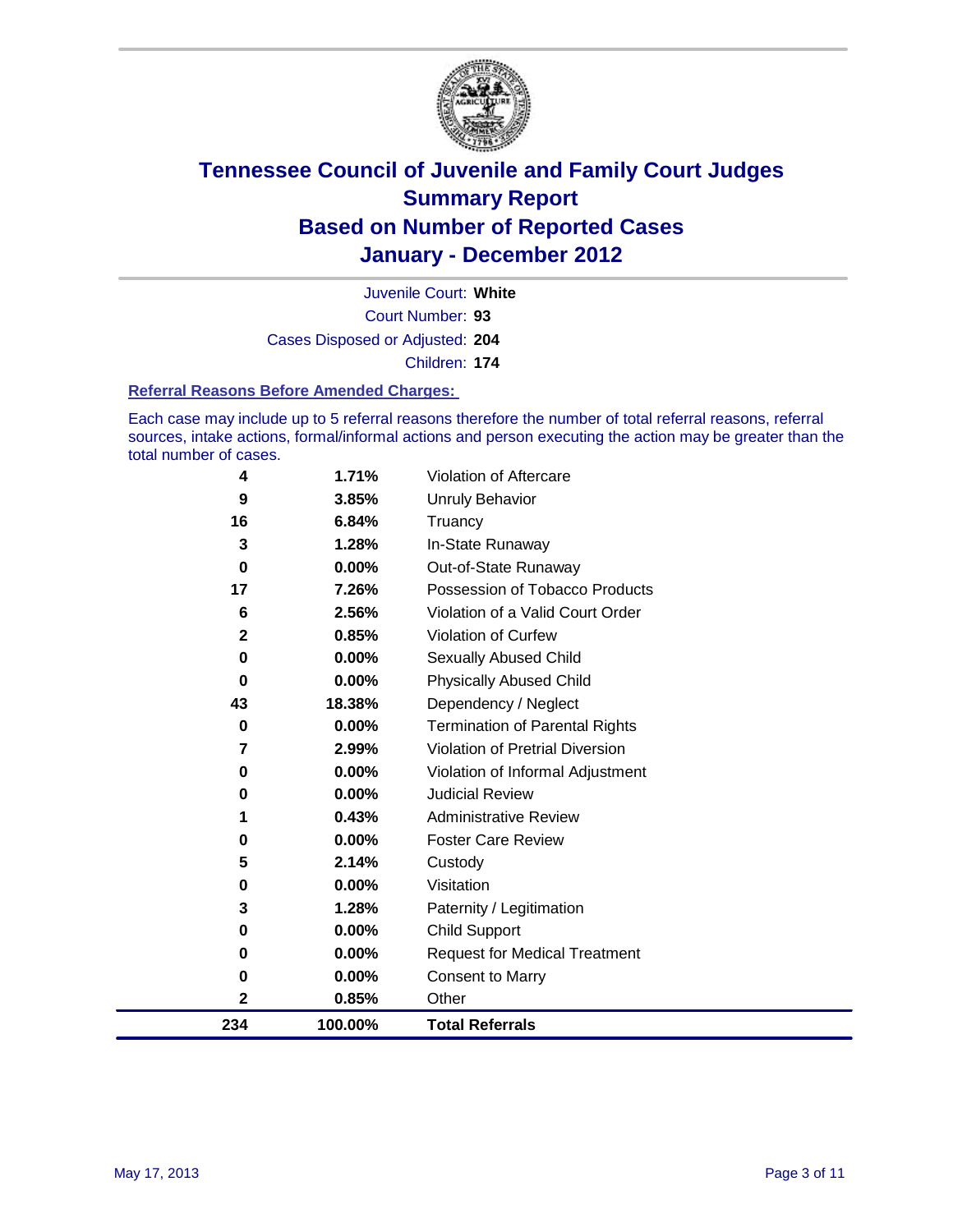

|                            |                                 | Juvenile Court: White             |
|----------------------------|---------------------------------|-----------------------------------|
|                            |                                 | Court Number: 93                  |
|                            | Cases Disposed or Adjusted: 204 |                                   |
|                            |                                 | Children: 174                     |
| <b>Referral Sources: 1</b> |                                 |                                   |
| 79                         | 33.76%                          | Law Enforcement                   |
| 16                         | 6.84%                           | Parents                           |
| 4                          | 1.71%                           | Relatives                         |
| 0                          | $0.00\%$                        | Self                              |
| 41                         | 17.52%                          | School                            |
| 0                          | $0.00\%$                        | <b>CSA</b>                        |
| 66                         | 28.21%                          | <b>DCS</b>                        |
| 0                          | $0.00\%$                        | <b>Other State Department</b>     |
| 0                          | 0.00%                           | <b>District Attorney's Office</b> |
| 12                         | 5.13%                           | <b>Court Staff</b>                |
| 0                          | 0.00%                           | Social Agency                     |
| 8                          | 3.42%                           | <b>Other Court</b>                |
| 8                          | 3.42%                           | Victim                            |
| 0                          | 0.00%                           | Child & Parent                    |
| 0                          | 0.00%                           | Hospital                          |
| $\bf{0}$                   | 0.00%                           | Unknown                           |
| 0                          | 0.00%                           | Other                             |
| 234                        | 100.00%                         | <b>Total Referral Sources</b>     |

### **Age of Child at Referral: 2**

| 174 | 100.00%  | <b>Total Child Count</b> |
|-----|----------|--------------------------|
| 0   | $0.00\%$ | <b>Unknown</b>           |
| 1   | 0.57%    | Ages 19 and Over         |
| 45  | 25.86%   | Ages 17 through 18       |
| 53  | 30.46%   | Ages 15 through 16       |
| 25  | 14.37%   | Ages 13 through 14       |
| 5   | 2.87%    | Ages 11 through 12       |
| 45  | 25.86%   | Ages 10 and Under        |
|     |          |                          |

<sup>1</sup> If different than number of Referral Reasons (234), verify accuracy of your court's data.

<sup>2</sup> One child could be counted in multiple categories, verify accuracy of your court's data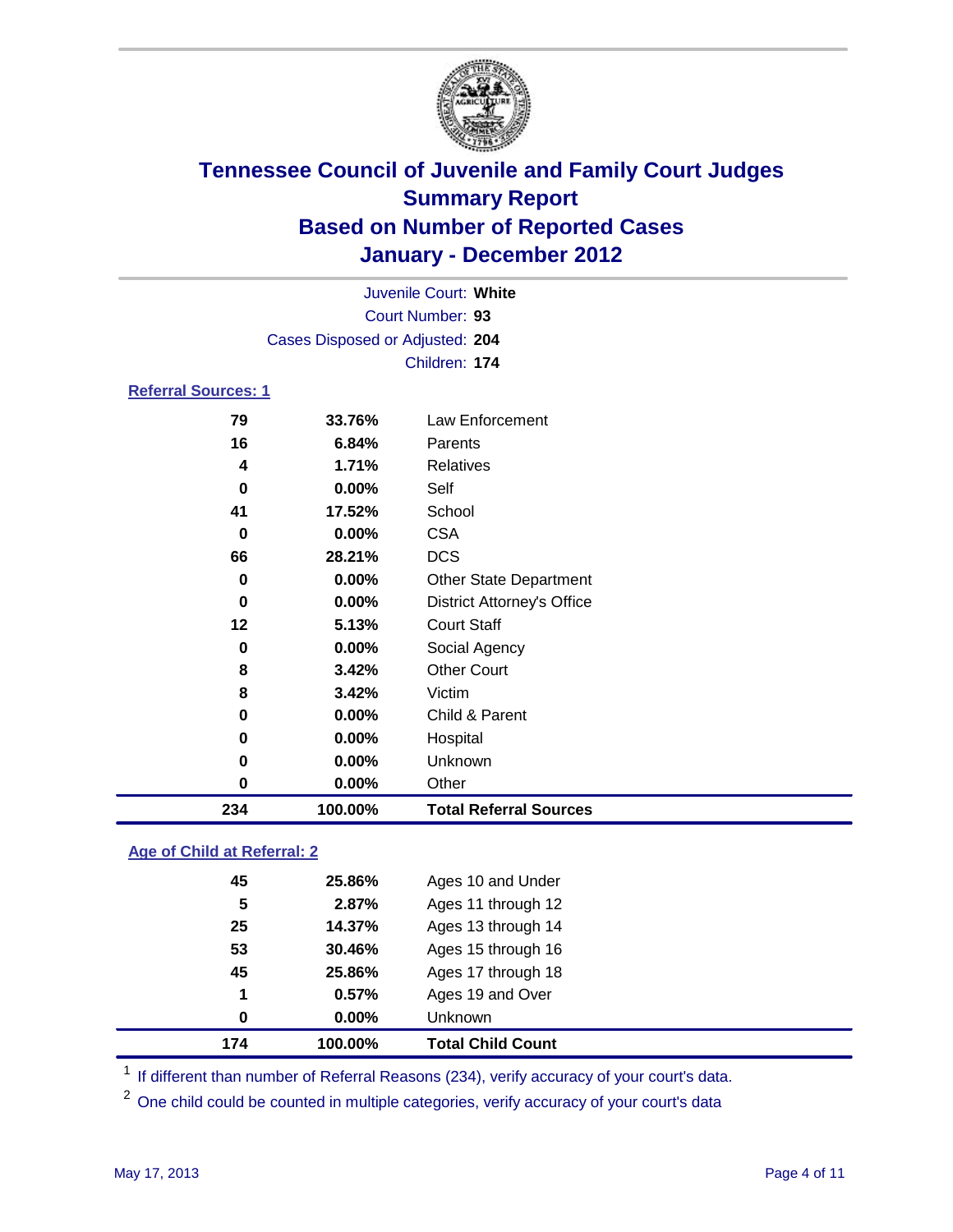

| Juvenile Court: White                   |                                 |                          |  |  |
|-----------------------------------------|---------------------------------|--------------------------|--|--|
| Court Number: 93                        |                                 |                          |  |  |
|                                         | Cases Disposed or Adjusted: 204 |                          |  |  |
|                                         |                                 | Children: 174            |  |  |
| Sex of Child: 1                         |                                 |                          |  |  |
| 110                                     | 63.22%                          | Male                     |  |  |
| 64                                      | 36.78%                          | Female                   |  |  |
| $\bf{0}$                                | 0.00%                           | Unknown                  |  |  |
| 174                                     | 100.00%                         | <b>Total Child Count</b> |  |  |
| Race of Child: 1                        |                                 |                          |  |  |
| 166                                     | 95.40%                          | White                    |  |  |
| 4                                       | 2.30%                           | African American         |  |  |
| 0                                       | 0.00%                           | Native American          |  |  |
| 0                                       | 0.00%                           | Asian                    |  |  |
| 4                                       | 2.30%                           | Mixed                    |  |  |
| $\mathbf 0$                             | 0.00%                           | Unknown                  |  |  |
| 174                                     | 100.00%                         | <b>Total Child Count</b> |  |  |
| <b>Hispanic Origin: 1</b>               |                                 |                          |  |  |
| $\mathbf 0$                             | 0.00%                           | Yes                      |  |  |
| 174                                     | 100.00%                         | <b>No</b>                |  |  |
| $\mathbf 0$                             | 0.00%                           | Unknown                  |  |  |
| 174                                     | 100.00%                         | <b>Total Child Count</b> |  |  |
| <b>School Enrollment of Children: 1</b> |                                 |                          |  |  |
| 139                                     | 79.89%                          | Yes                      |  |  |
| 35                                      | 20.11%                          | No                       |  |  |
| $\mathbf 0$                             | 0.00%                           | Unknown                  |  |  |
| 174                                     | 100.00%                         | <b>Total Child Count</b> |  |  |

One child could be counted in multiple categories, verify accuracy of your court's data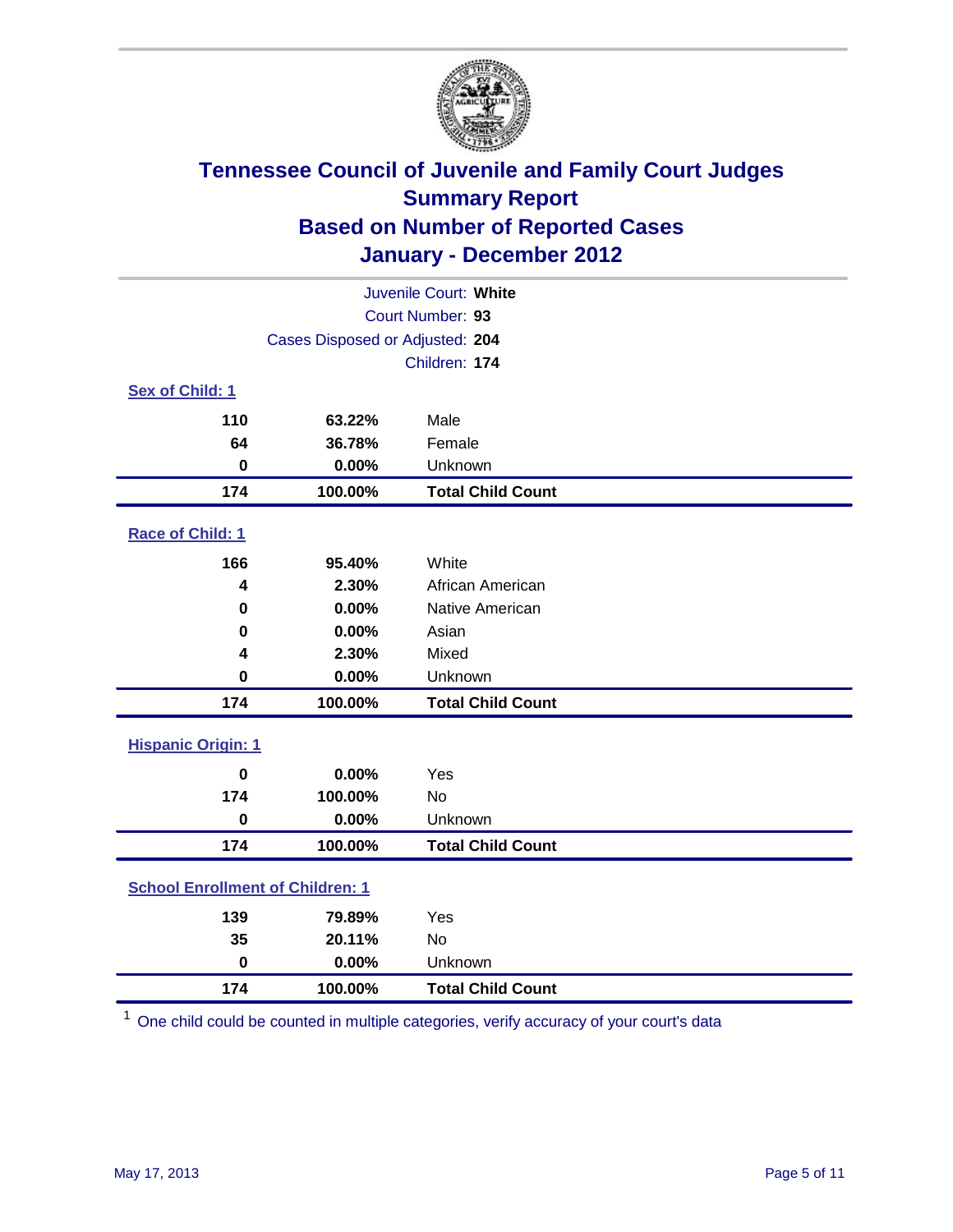

Court Number: **93** Juvenile Court: **White** Cases Disposed or Adjusted: **204** Children: **174**

### **Living Arrangement of Child at Time of Referral: 1**

| 174 | 100.00%  | <b>Total Child Count</b>     |
|-----|----------|------------------------------|
| 0   | 0.00%    | Other                        |
| 0   | 0.00%    | Unknown                      |
| 1   | $0.57\%$ | Independent                  |
| 0   | 0.00%    | In an Institution            |
| 1   | $0.57\%$ | In a Residential Center      |
| 2   | 1.15%    | In a Group Home              |
| 4   | 2.30%    | With Foster Family           |
| 4   | 2.30%    | With Adoptive Parents        |
| 20  | 11.49%   | <b>With Relatives</b>        |
| 13  | 7.47%    | With Father                  |
| 79  | 45.40%   | <b>With Mother</b>           |
| 6   | 3.45%    | With Mother and Stepfather   |
| 4   | 2.30%    | With Father and Stepmother   |
| 40  | 22.99%   | With Both Biological Parents |
|     |          |                              |

### **Type of Detention: 2**

| 204      | 100.00%  | <b>Total Detention Count</b> |  |
|----------|----------|------------------------------|--|
| 0        | $0.00\%$ | Other                        |  |
| 201      | 98.53%   | Does Not Apply               |  |
| $\bf{0}$ | $0.00\%$ | Unknown                      |  |
| 0        | $0.00\%$ | <b>Psychiatric Hospital</b>  |  |
| 0        | 0.00%    | Jail - No Separation         |  |
| 0        | $0.00\%$ | Jail - Partial Separation    |  |
| 0        | $0.00\%$ | Jail - Complete Separation   |  |
| 3        | 1.47%    | Juvenile Detention Facility  |  |
| 0        | $0.00\%$ | Non-Secure Placement         |  |
|          |          |                              |  |

<sup>1</sup> One child could be counted in multiple categories, verify accuracy of your court's data

<sup>2</sup> If different than number of Cases (204) verify accuracy of your court's data.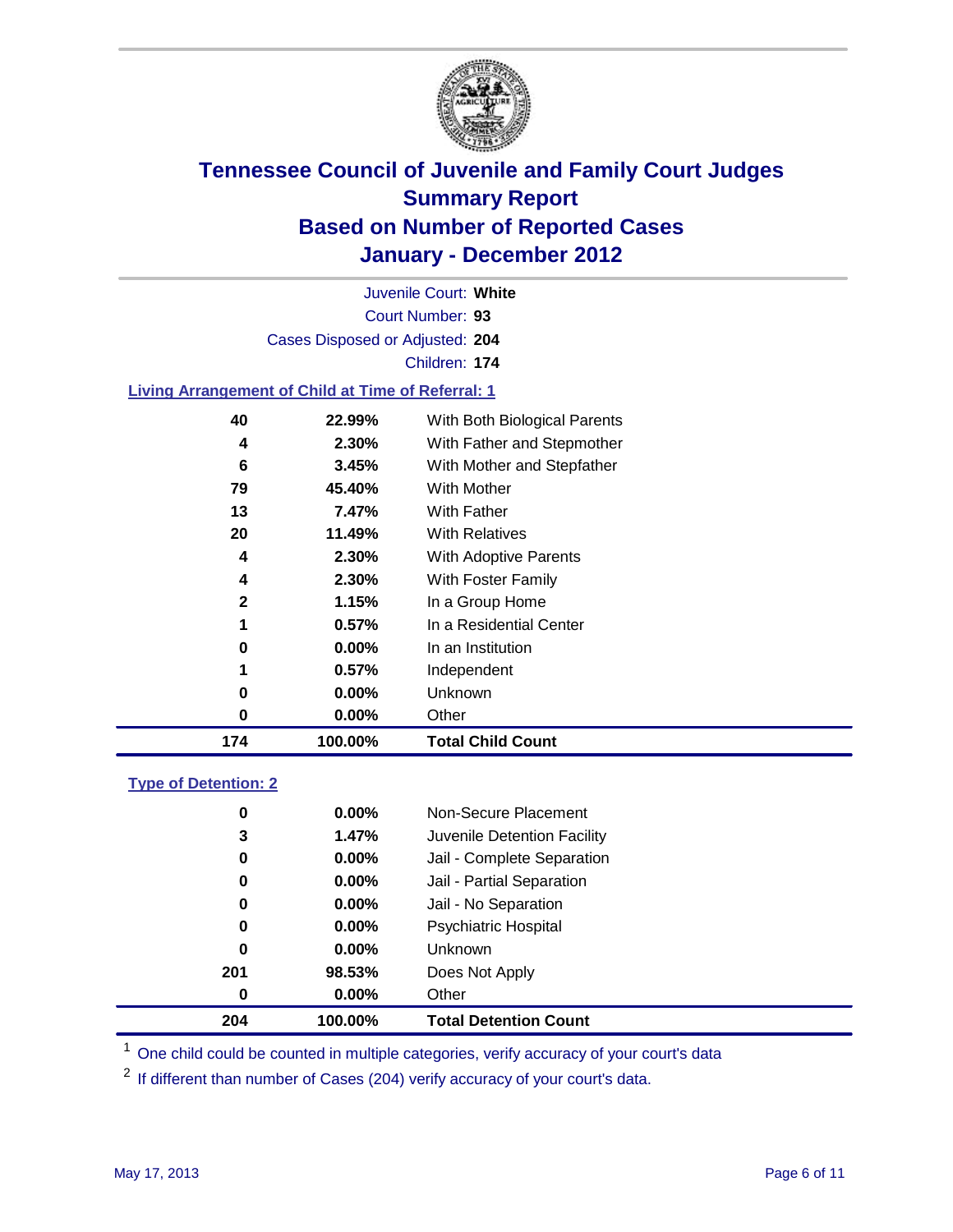

|                                                    | Juvenile Court: White           |                                      |  |  |  |
|----------------------------------------------------|---------------------------------|--------------------------------------|--|--|--|
|                                                    | Court Number: 93                |                                      |  |  |  |
|                                                    | Cases Disposed or Adjusted: 204 |                                      |  |  |  |
|                                                    | Children: 174                   |                                      |  |  |  |
| <b>Placement After Secure Detention Hearing: 1</b> |                                 |                                      |  |  |  |
| 1                                                  | 0.49%                           | Returned to Prior Living Arrangement |  |  |  |
| 1                                                  | 0.49%                           | Juvenile Detention Facility          |  |  |  |
| 0                                                  | 0.00%                           | Jail                                 |  |  |  |
|                                                    | 0.49%                           | Shelter / Group Home                 |  |  |  |
| $\bf{0}$                                           | 0.00%                           | <b>Foster Family Home</b>            |  |  |  |
| 0                                                  | 0.00%                           | Psychiatric Hospital                 |  |  |  |
| 0                                                  | 0.00%                           | Unknown                              |  |  |  |
| 201                                                | 98.53%                          | Does Not Apply                       |  |  |  |
| $\bf{0}$                                           | $0.00\%$                        | Other                                |  |  |  |
| 204                                                | 100.00%                         | <b>Total Placement Count</b>         |  |  |  |
|                                                    |                                 |                                      |  |  |  |
| <b>Intake Actions: 2</b>                           |                                 |                                      |  |  |  |
| 175                                                | 74.79%                          | <b>Petition Filed</b>                |  |  |  |
| 5                                                  | 2.14%                           | <b>Motion Filed</b>                  |  |  |  |
| 54                                                 | 23.08%                          | <b>Citation Processed</b>            |  |  |  |
| 0                                                  | 0.00%                           | Notification of Paternity Processed  |  |  |  |
| $\mathbf 0$                                        | 0.00%                           | Scheduling of Judicial Review        |  |  |  |
| $\bf{0}$                                           | 0.00%                           | Scheduling of Administrative Review  |  |  |  |
| 0                                                  | 0.00%                           | Scheduling of Foster Care Review     |  |  |  |
| 0                                                  | 0.00%                           | Unknown                              |  |  |  |
| 0                                                  | 0.00%                           | Does Not Apply                       |  |  |  |
| 0                                                  | 0.00%                           | Other                                |  |  |  |
| 234                                                | 100.00%                         | <b>Total Intake Count</b>            |  |  |  |

<sup>1</sup> If different than number of Cases (204) verify accuracy of your court's data.

<sup>2</sup> If different than number of Referral Reasons (234), verify accuracy of your court's data.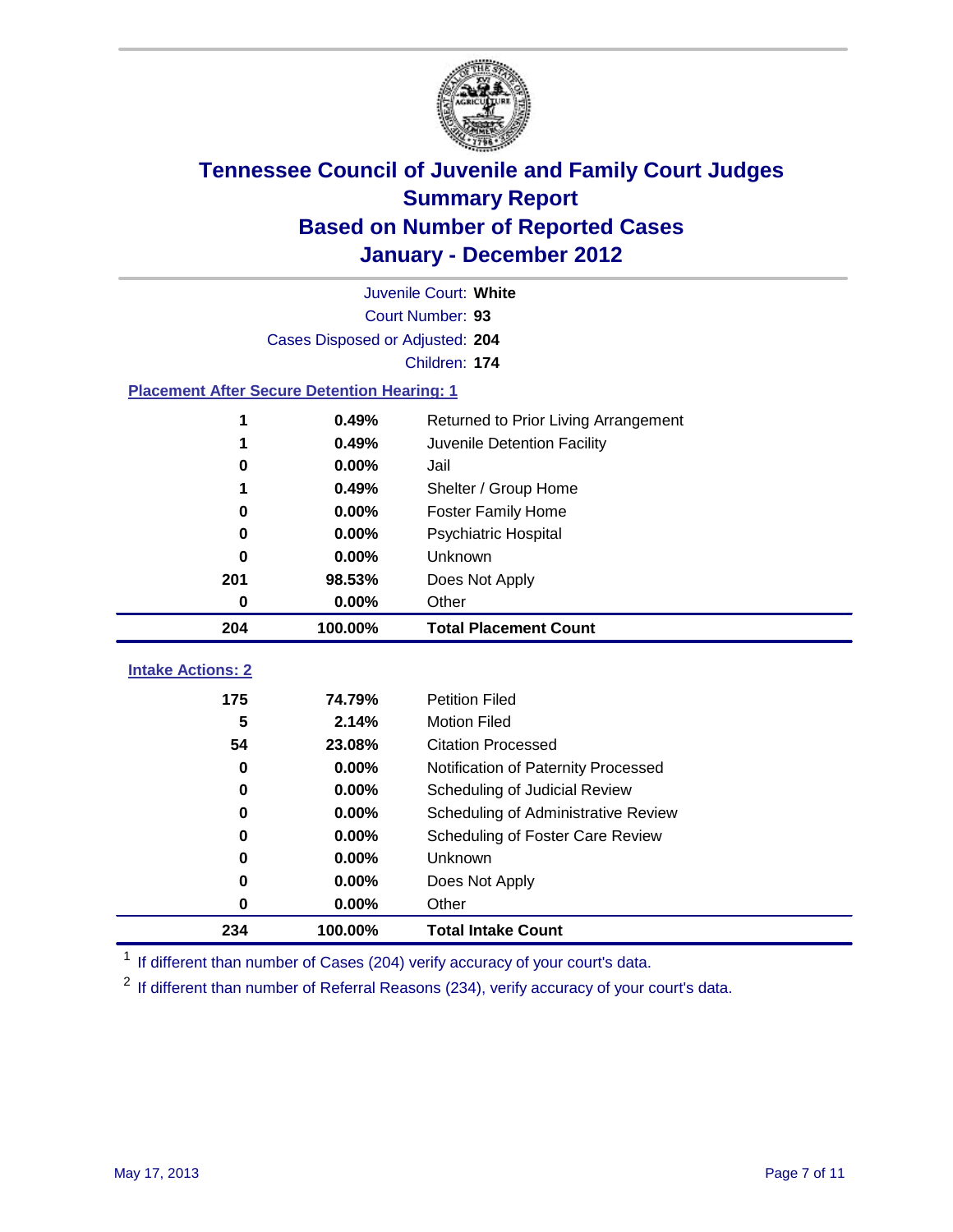

Court Number: **93** Juvenile Court: **White** Cases Disposed or Adjusted: **204** Children: **174**

### **Last Grade Completed by Child: 1**

| 27                                      | 15.52%  | Too Young for School         |  |
|-----------------------------------------|---------|------------------------------|--|
| 0                                       | 0.00%   | Preschool                    |  |
| 5                                       | 2.87%   | Kindergarten                 |  |
| 6                                       | 3.45%   | 1st Grade                    |  |
| 1                                       | 0.57%   | 2nd Grade                    |  |
| 4                                       | 2.30%   | 3rd Grade                    |  |
| 3                                       | 1.72%   | 4th Grade                    |  |
| 3                                       | 1.72%   | 5th Grade                    |  |
| 8                                       | 4.60%   | 6th Grade                    |  |
| 19                                      | 10.92%  | 7th Grade                    |  |
| 26                                      | 14.94%  | 8th Grade                    |  |
| 22                                      | 12.64%  | 9th Grade                    |  |
| 19                                      | 10.92%  | 10th Grade                   |  |
| 22                                      | 12.64%  | 11th Grade                   |  |
| $\overline{7}$                          | 4.02%   | 12th Grade                   |  |
| 0                                       | 0.00%   | Non-Graded Special Ed        |  |
| $\overline{2}$                          | 1.15%   | <b>GED</b>                   |  |
| 0                                       | 0.00%   | Graduated                    |  |
| 0                                       | 0.00%   | <b>Never Attended School</b> |  |
| 0                                       | 0.00%   | Unknown                      |  |
| $\mathbf 0$                             | 0.00%   | Other                        |  |
| 174                                     | 100.00% | <b>Total Child Count</b>     |  |
| <b>Enrolled in Special Education: 1</b> |         |                              |  |

| 174                                       | 100.00%  | <b>Total Child Count</b> |  |  |
|-------------------------------------------|----------|--------------------------|--|--|
| $\bf{0}$                                  | $0.00\%$ | <b>Unknown</b>           |  |  |
| 169                                       | 97.13%   | No                       |  |  |
| 5                                         | 2.87%    | Yes                      |  |  |
| <u>Einvilled in Opcolar Eugeneinen. I</u> |          |                          |  |  |

One child could be counted in multiple categories, verify accuracy of your court's data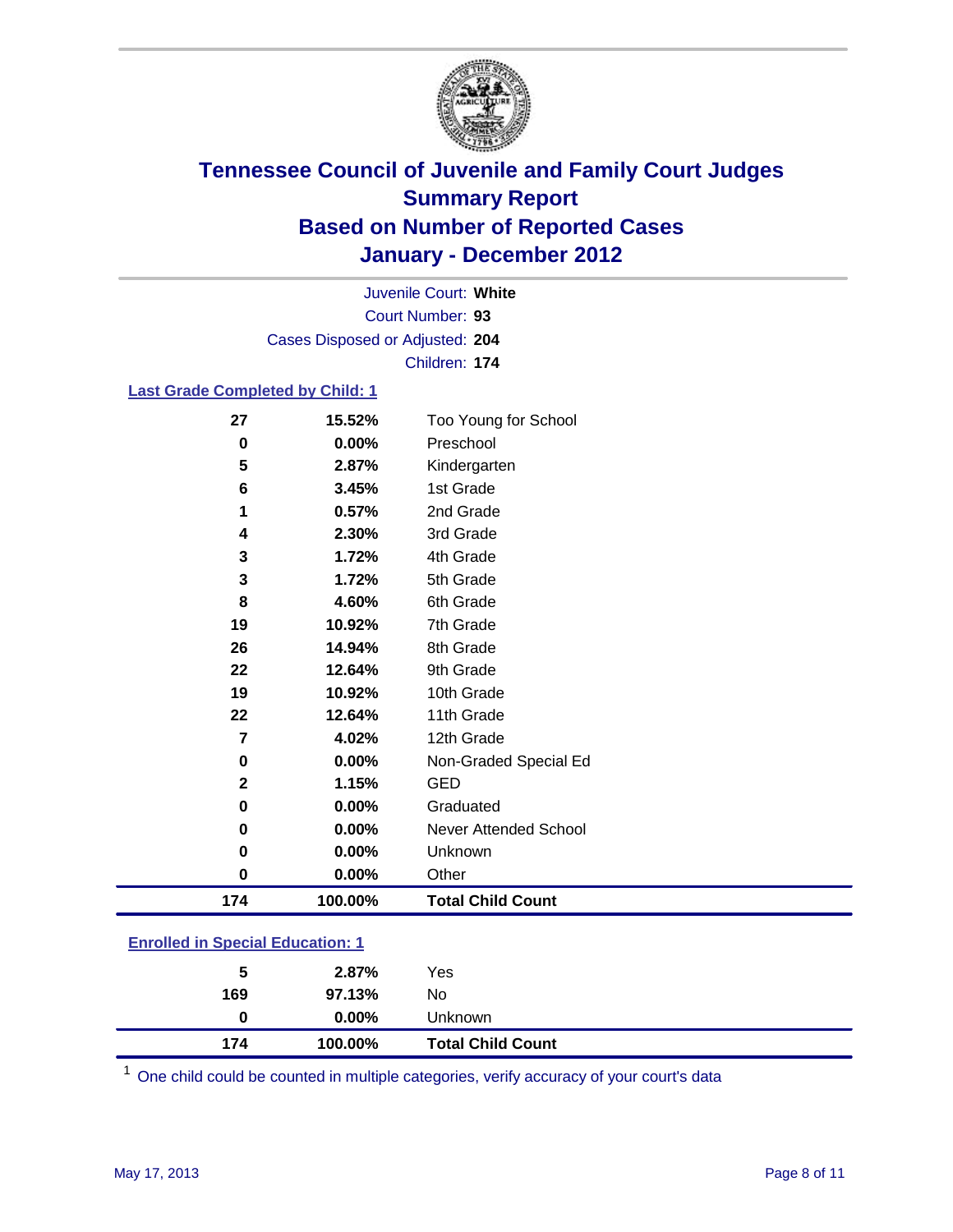

|                              | Juvenile Court: White           |                           |  |  |  |
|------------------------------|---------------------------------|---------------------------|--|--|--|
| Court Number: 93             |                                 |                           |  |  |  |
|                              | Cases Disposed or Adjusted: 204 |                           |  |  |  |
|                              |                                 | Children: 174             |  |  |  |
| <b>Action Executed By: 1</b> |                                 |                           |  |  |  |
| 234                          | 100.00%                         | Judge                     |  |  |  |
| 0                            | $0.00\%$                        | Magistrate                |  |  |  |
| 0                            | $0.00\%$                        | <b>YSO</b>                |  |  |  |
| 0                            | 0.00%                           | Other                     |  |  |  |
| 0                            | 0.00%                           | Unknown                   |  |  |  |
| 234                          | 100.00%                         | <b>Total Action Count</b> |  |  |  |

### **Formal / Informal Actions: 1**

| 38           | 16.24%   | Dismissed                                        |
|--------------|----------|--------------------------------------------------|
| 0            | $0.00\%$ | Retired / Nolle Prosequi                         |
| 46           | 19.66%   | <b>Complaint Substantiated Delinquent</b>        |
| 69           | 29.49%   | <b>Complaint Substantiated Status Offender</b>   |
| 42           | 17.95%   | <b>Complaint Substantiated Dependent/Neglect</b> |
| 1            | 0.43%    | <b>Complaint Substantiated Abused</b>            |
| 0            | $0.00\%$ | <b>Complaint Substantiated Mentally III</b>      |
| $\mathbf{2}$ | 0.85%    | Informal Adjustment                              |
| 20           | 8.55%    | <b>Pretrial Diversion</b>                        |
| 0            | $0.00\%$ | <b>Transfer to Adult Court Hearing</b>           |
| 0            | $0.00\%$ | Charges Cleared by Transfer to Adult Court       |
| 8            | 3.42%    | <b>Special Proceeding</b>                        |
| 1            | 0.43%    | <b>Review Concluded</b>                          |
| 6            | 2.56%    | Case Held Open                                   |
| 1            | 0.43%    | Other                                            |
| 0            | $0.00\%$ | <b>Unknown</b>                                   |
| 234          | 100.00%  | <b>Total Action Count</b>                        |

<sup>1</sup> If different than number of Referral Reasons (234), verify accuracy of your court's data.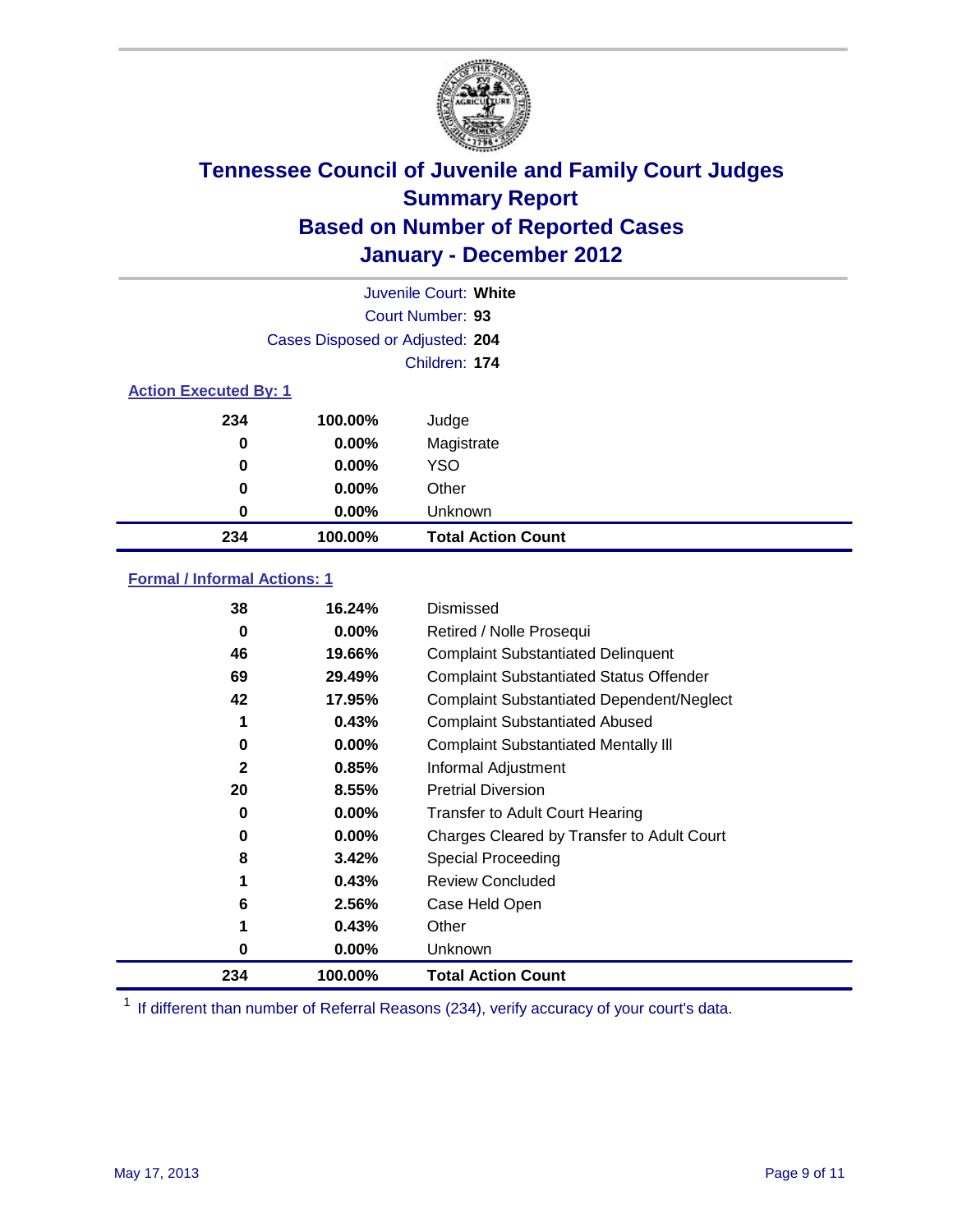

|                       |                                 | Juvenile Court: White                                 |
|-----------------------|---------------------------------|-------------------------------------------------------|
|                       |                                 | Court Number: 93                                      |
|                       | Cases Disposed or Adjusted: 204 |                                                       |
|                       |                                 | Children: 174                                         |
| <b>Case Outcomes:</b> |                                 | There can be multiple outcomes for one child or case. |
| 19                    | 4.86%                           | <b>Case Dismissed</b>                                 |
| 0                     | 0.00%                           | Case Retired or Nolle Prosequi                        |
| 19                    | 4.86%                           | Warned / Counseled                                    |
| 0                     | 0.00%                           | <b>Held Open For Review</b>                           |
| 20                    | 5.12%                           | Supervision / Probation to Juvenile Court             |
| 0                     | 0.00%                           | <b>Probation to Parents</b>                           |
| 12                    | 3.07%                           | Referral to Another Entity for Supervision / Service  |
| 3                     | 0.77%                           | Referred for Mental Health Counseling                 |
| 18                    | 4.60%                           | Referred for Alcohol and Drug Counseling              |
| 0                     | 0.00%                           | <b>Referred to Alternative School</b>                 |
| 0                     | 0.00%                           | Referred to Private Child Agency                      |
| 6                     | 1.53%                           | Referred to Defensive Driving School                  |
| 0                     | 0.00%                           | Referred to Alcohol Safety School                     |
| 7                     | 1.79%                           | Referred to Juvenile Court Education-Based Program    |
| 0                     | 0.00%                           | Driver's License Held Informally                      |
| 0                     | 0.00%                           | <b>Voluntary Placement with DMHMR</b>                 |
| 0                     | 0.00%                           | <b>Private Mental Health Placement</b>                |
| 0                     | 0.00%                           | <b>Private MR Placement</b>                           |
| 0                     | 0.00%                           | Placement with City/County Agency/Facility            |
| 0                     | 0.00%                           | Placement with Relative / Other Individual            |
| 32                    | 8.18%                           | Fine                                                  |
| 10                    | 2.56%                           | <b>Public Service</b>                                 |
| 1                     | 0.26%                           | Restitution                                           |
| 0                     | 0.00%                           | <b>Runaway Returned</b>                               |
| 7                     | 1.79%                           | No Contact Order                                      |
| 2                     | 0.51%                           | Injunction Other than No Contact Order                |
| 3                     | 0.77%                           | <b>House Arrest</b>                                   |
| 0                     | 0.00%                           | <b>Court Defined Curfew</b>                           |
| 1                     | 0.26%                           | Dismissed from Informal Adjustment                    |
| 2                     | 0.51%                           | <b>Dismissed from Pretrial Diversion</b>              |
| 0                     | 0.00%                           | Released from Probation                               |
| 0                     | 0.00%                           | <b>Transferred to Adult Court</b>                     |
| 0                     | $0.00\%$                        | <b>DMHMR Involuntary Commitment</b>                   |